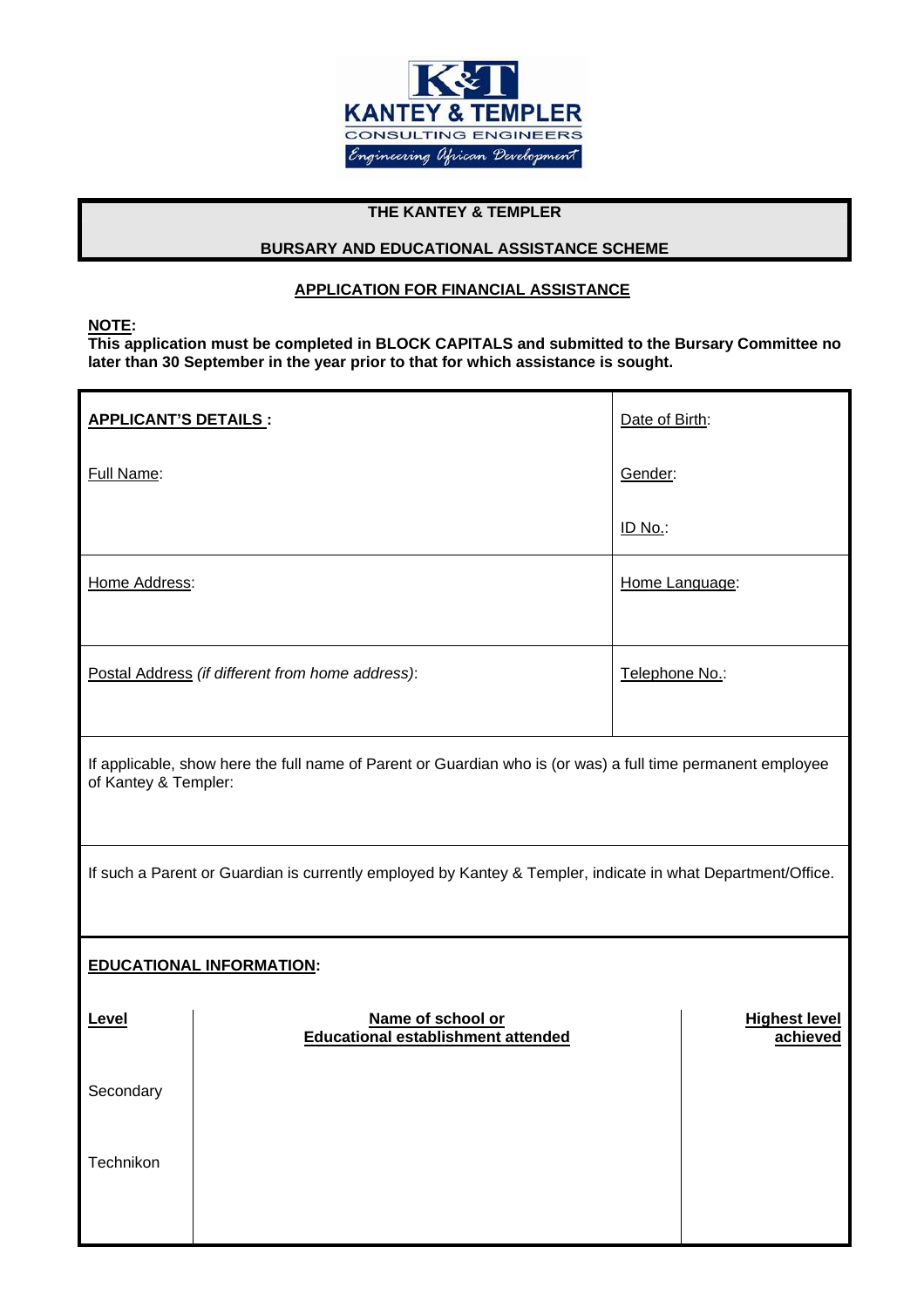# **EDUCATIONAL INFORMATION:**

| Level      | Name of school or<br><b>Educational establishment attended</b> | <b>Highest level</b><br>achieved |
|------------|----------------------------------------------------------------|----------------------------------|
| University |                                                                |                                  |
|            |                                                                |                                  |

Give details of any distinctions (academic or sport) gained so far during schooling (eg monitor, prefect, head of house, member of 1st, 2nd team, etc)

#### **Where**

**Details of Distinctions, etc**

At Secondary School

At Technical College or University

## **OTHER PERSONAL INFORMATION:**

Sports played at present**:**

Hobbies and other interests:

Any other personal information, career plans and the like which in your view should be considered in support of this application:

# **DETAILS OF BURSARY BEING SOUGHT:**

For which Civil Engineering course:

For which Technikon / University:

For which academic year: For which calendar year:

Estimated Tuition Fees for the year quoted above:

This Application is a New Application ................ Renewal ................

} tick } as appropriate